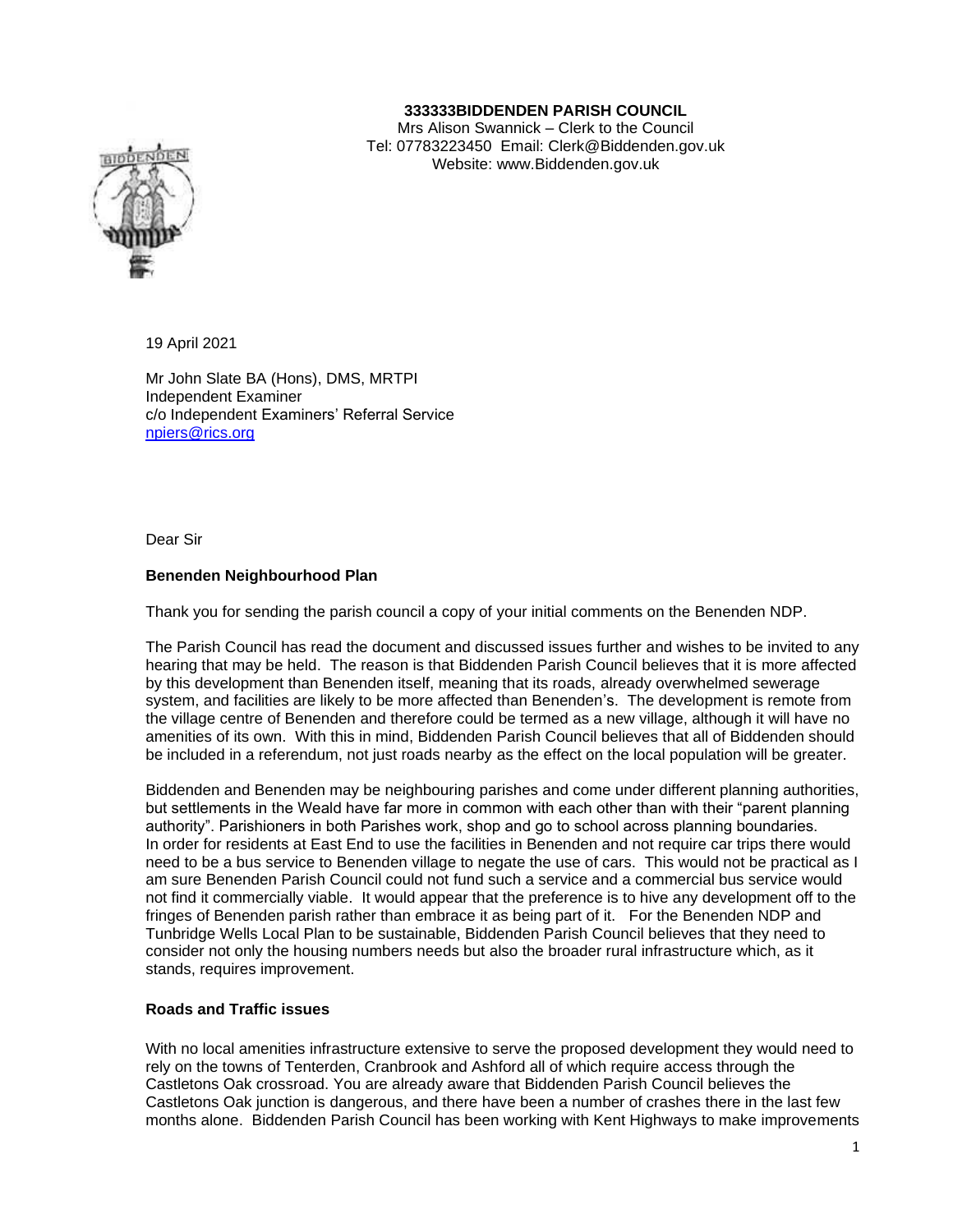to the safety of the junction for a number of years. Initial improvements made a few years ago failed to provide a solution to the crashes. Kent Highways is currently reviewing the traffic flows to develop a new design but there is no solution to the problems as yet. Alternative routes out of East End towards Tenterden and Biddenden do not fare much better, unless you take a more circuitous route, and that is unlikely to happen when journeys are quicker using the lanes. This also applies to lanes likely to become rat runs into Benenden Village. Biddenden Parish Council would be interested to know if Kent County Council Highway Authority has offered any views, or their views been invited, on the traffic and highway implications of the East End allocations on the wider rural road network.

The Castletons Oak junction is crossed by the Cranbrook Road and Benenden Road. Visibility is not good and, as stated, seems to be an accident hotspot. Crossing the Cranbrook Road towards Biddenden on Benenden Road has its own issues. This road is already a main thoroughfare into Biddenden from East End. The speed limit on the road is too fast for the type of road which not only has large farm vehicles on it, but it has hidden driveways and accesses, a caravan park as well as residents who already complain about the speed and the number of vehicles using the road. The road has several bends which can cause visibility issues.

### **Sewage Issue**

The Biddenden Sewerage system is not suitable for yet more developments to be using it. There have been 45 houses built at the north end of Biddenden already, plus infills and small developments over the years. The Parish Council is in contact with Southern Water who are currently investigating the problems and a report is due in the coming months. There are issues with sewage exiting drains in the Castletons Oak area. This, we believe, could be due to the hospital releasing sewage into Biddenden's system. There is a knock-on effect with sewage smells at Woolpack corner. Any heavy rain causes flooding from foul drains at various points within the village. Southern Water are currently looking at who adopted the pipes and pumping station at the hospital and the sewage leaks at Castletons Oak. They are also looking into the issues generally in the Biddenden sewerage system. For the village, this is critical as the system is overloaded and our residents do not wish to see faeces and paper on their highways, properties or playing fields which is the current situation.

# **AONB**

East End also borders an AONB and a development of this type so close to such an area requires close scrutiny to ensure it does not infringe on existing policies.

With regard to Policy LE1, Biddenden Parish Council is concerned that the setting of the AONB is being compromised. Although Bendenden Parish Council is concerned with protected views, there appears to be a disregard for the residents in the AONB that would have to look at further spoiling of the AONB setting at the eastern end of the parish of Benenden. It is not enough to protect areas within the AONB alone but to protect the setting of the designated area so that views out are not further spoiled by urbanisation and increased street lighting which would negatively impact dark skies.

Biddenden Parish Council is grateful for the opportunity to be part of the referendum process but again, as previously stated, believes the whole of Biddenden Parish should be part of the referendum. The